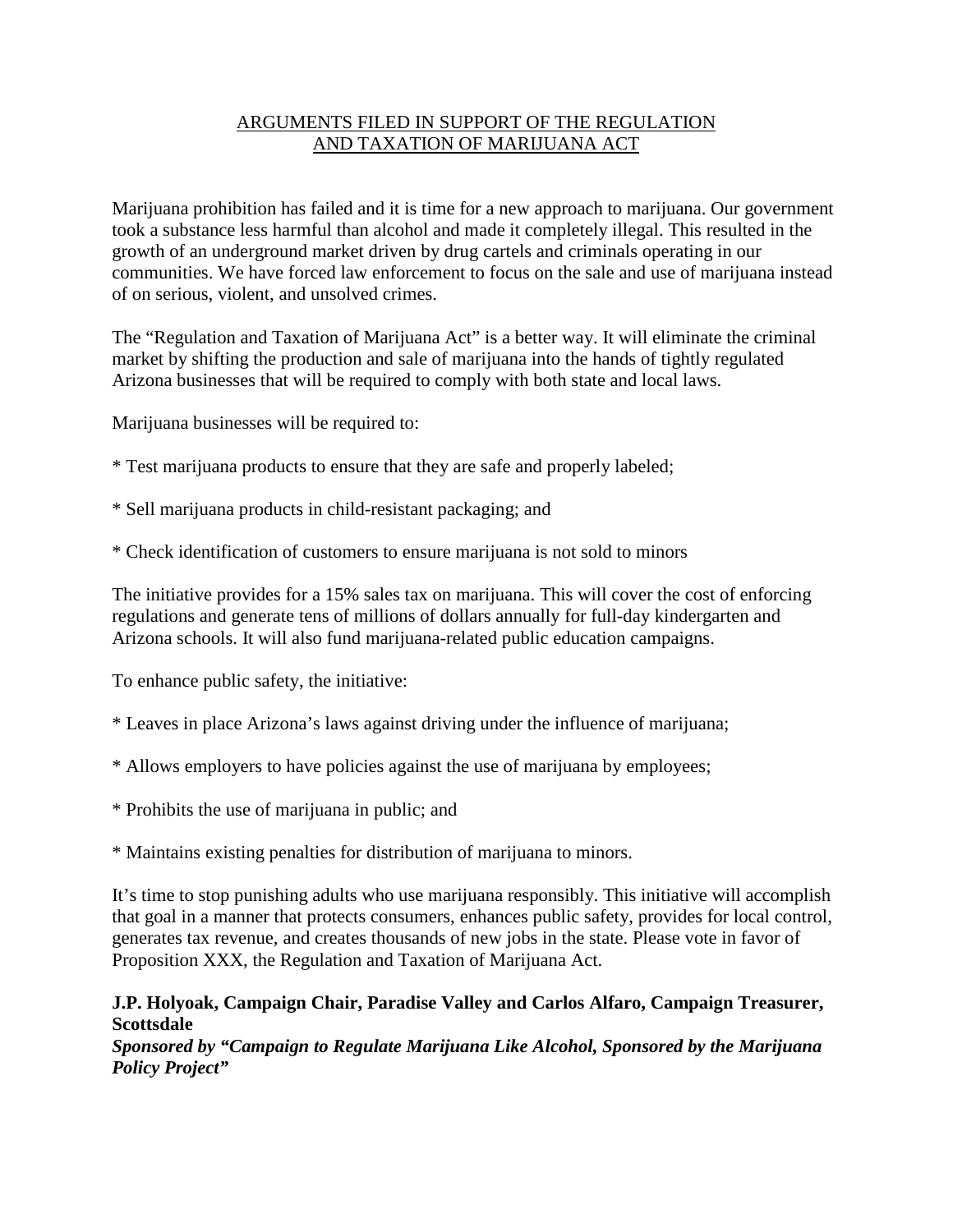# MARIJUANA LEGALIZATION IS COMMON SENSE

The War on Drugs has not made our neighborhoods safe. It has not prevented anyone, not even children, from getting their hands on marijuana. It has succeeded only in destroying countless lives through incarceration and collateral consequences such as creating bars to college education and careers.

According to a recent Gallup poll, almost half of Americans admit to having tried marijuana. There has never been a recorded death caused by marijuana ingestion. Never. Cigarette and alcohol consumption result in countless thousands of deaths every year. Marijuana legalization will not result in any public health harm.

During Prohibition, alcohol was still consumed, but the market was controlled by people like Al Capone. Because marijuana is illegal, that market is similarly controlled by Mexican cartels run by people like El Chapo. As more states take the inevitable step toward legalization, marijuana will be operated by businesses that settle disputes in the courtroom instead of with machine guns and beheadings.

If Proposition [XXX] passes, driving under the influence of marijuana remains illegal. Do not believe anti-marijuana interest groups attempting to mislead voters into thinking that passing Proposition [XXX] will result in filling the roads with intoxicated drivers. Claims that children will have easier access to marijuana are unfounded.

Law enforcement has a financial incentive to oppose this initiative. They will no longer be able to take the property of private citizens who are suspected of involvement in marijuana use or sales – known as forfeiture. Passage of Proposition [XXX] will reduce "policing for profit" and shrink prosecutors' slush funds and police access to fancy cars and other toys.

Let consenting adults use marijuana as they use alcohol, and expect and demand that adults act responsibly. Vote to legalize marijuana this November.

# **David Euchner, Tucson**

# *Sponsored by "Arizona Attorneys for Criminal Justice"*

It is time to end Arizona's misguided War on Marijuana. By voting to Regulate Marijuana Like Alcohol, Arizonans have the opportunity to take marijuana production and sales out of the black market, create a much-needed revenue stream for our underfunded school system, and end felony prosecutions for possession of marijuana.

The scare tactics of this measure's opposition do not change the facts.

Marijuana is safer than alcohol. Unlike alcohol, caffeine, and nicotine, marijuana use does not result in chemical dependence. It is impossible to overdose on marijuana. Marijuana legalization will not result in more traffic fatalities. Nor will legal marijuana result in more use by teens.

In fact, marijuana legalization will make our communities safer. Crime rates will fall. Consumers will buy from well-regulated business, not criminal cartels, lowering the chance that our children and communities will be exposed to more dangerous drugs. And marijuana legalization has been reported to reduce addiction rates for other drugs like heroin.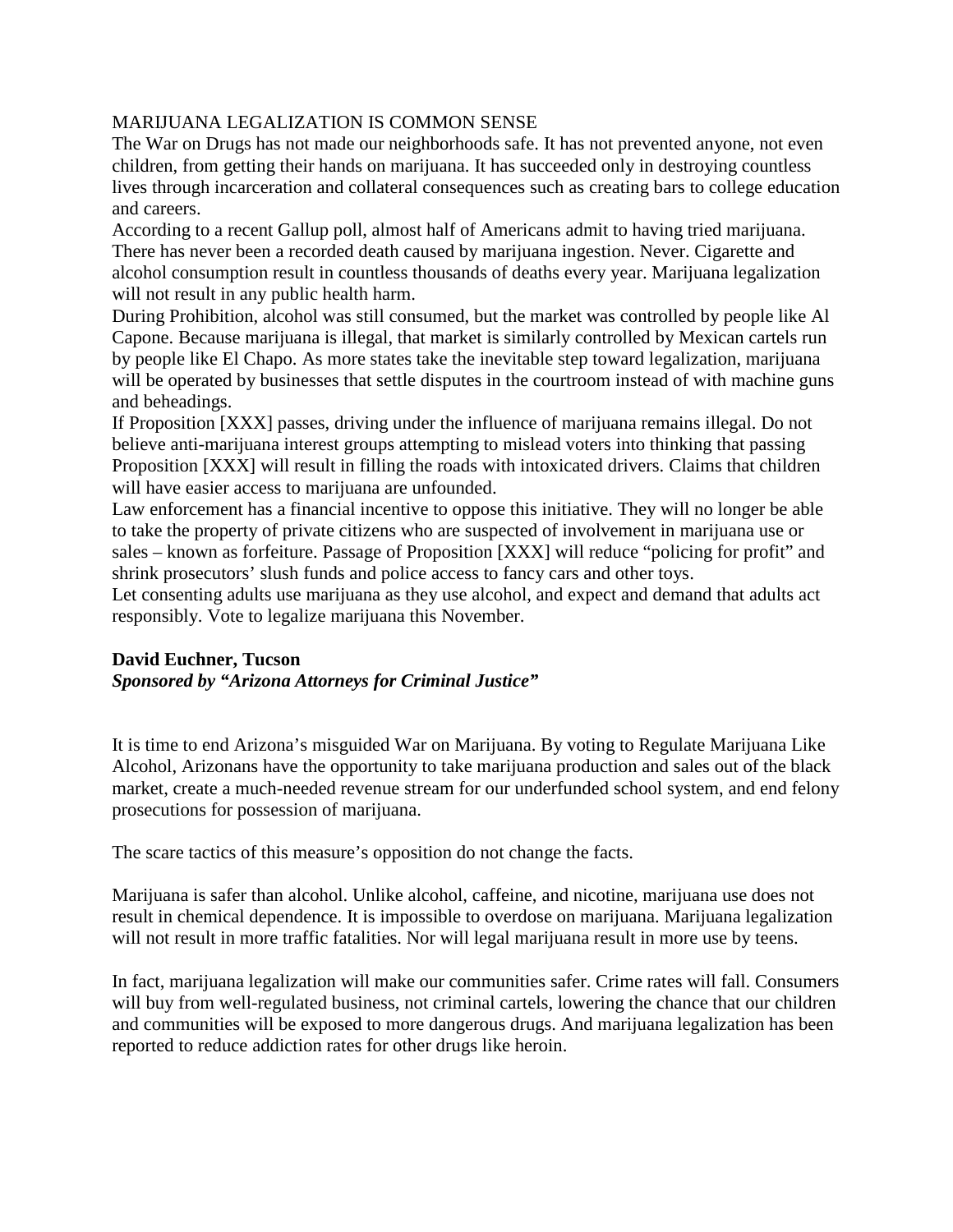Tax revenue from legalized marijuana is projected to generate initially between \$40 and \$113 million annually. 40% of these funds will be spent on K-12 education. Another 40% will fund full-day kindergarten programs. The remaining 20% will be spent on drug- and alcohol-treatment programs and public-health education campaigns. Our elected officials will not be able to divert these funds for other uses.

A "Yes" vote will also end felony prosecutions for possession of one ounce or less of marijuana. Arizona voters have previously mandated that non-violent first-time drug offenders receive probation. However, marijuana possession remains a felony in Arizona. As a result, Arizona taxpayers spend too much money prosecuting and punishing people for possessing small amounts of marijuana.

A vote to Regulate Marijuana Like Alcohol is a vote to support individual privacy rights, sound public policy, and education funding.

#### **Kevin Heade, Phoenix** *Sponsored by "Arizona Attorneys for Criminal Justice"*

By voting "Yes" to Regulate Marijuana Like Alcohol, Arizonans will improve the safety of their communities, reduce government spending and costs of our overburdened criminal-justice system, and provide much-needed revenue for public education and drug treatment.

Ending prohibition will put an end to the dangerous black market. With a system of licensed businesses, products will be tested, packaged, and labeled to ensure marijuana products are safe and not contaminated. Enabling the legal purchase of marijuana from licensed businesses will provide a safe environment in which adults can purchase marijuana while reducing exposure to other illicit drugs.

Regulating marijuana like alcohol and tobacco also will decrease the financial burden on the state and counties from the cost of enforcing anti-marijuana laws, and it will reduce other crimes. Colorado, for example, saw a reduction in traffic fatalities, violent crime, and property after legalizing recreational marijuana. According to data released by the city of Denver, violent crime in Denver went down by 2.2% in the first 11 months of 2014, compared with the first 11 months of 2013. In the same period, burglaries in Denver decreased by 9.5%, and overall property crime decreased by 8.9%.

Arizona also stands to generate much-needed revenues for public education without increasing property or income taxes. Best of all, our elected officials will not be able to divert these funds for other uses. By focusing on public health rather than criminalization, Arizona will be better positioned to address the potential harms of marijuana use, while diminishing many of the worst aspects of the war on drugs.

A "Yes" vote to Regulate Marijuana Like Alcohol is a vote to reduce crime, increase public health and welfare, and fund education. Simply put, a "Yes" vote is sound public policy.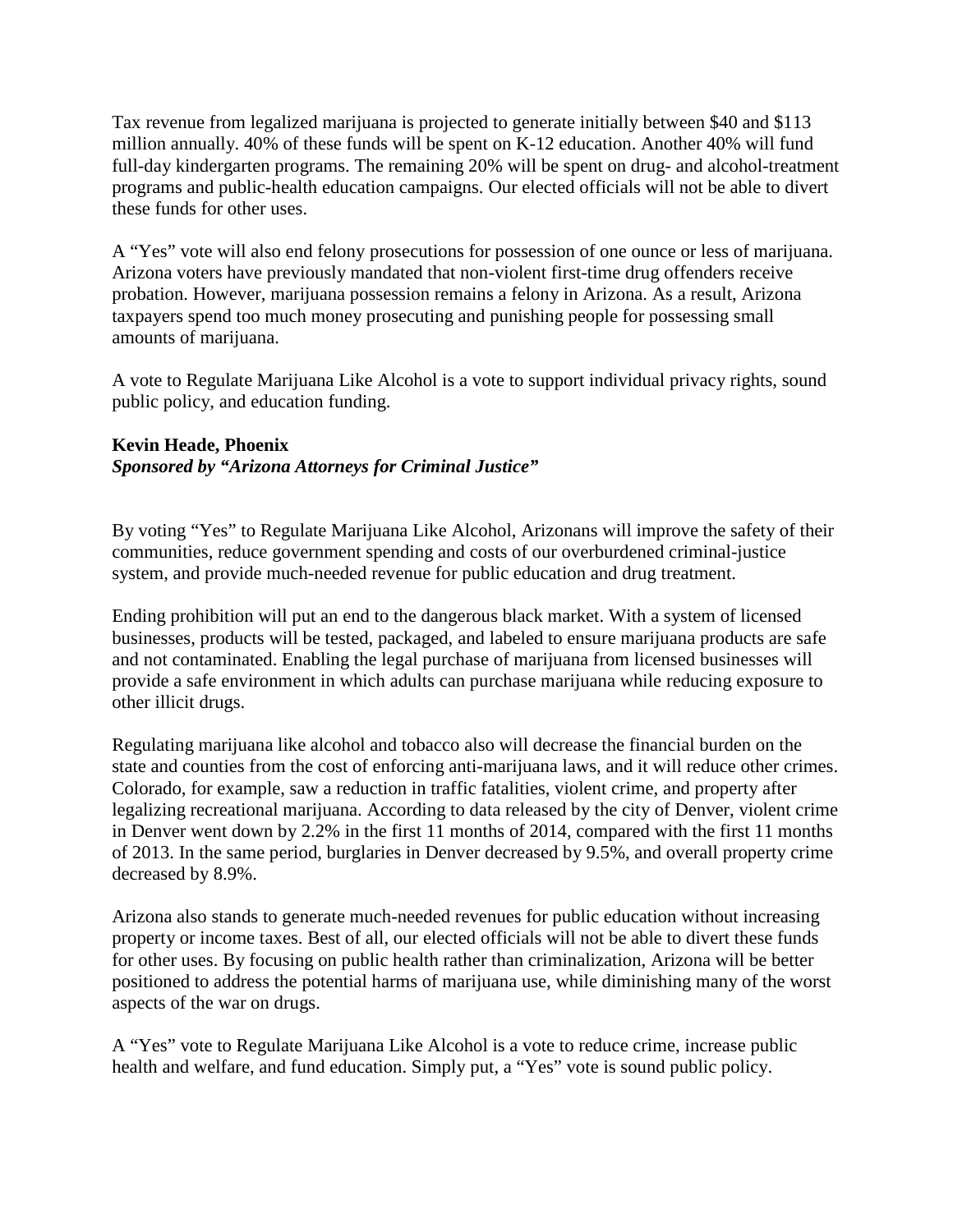### **Sarah Mayhew, Tucson** *Sponsored by "Arizona Attorneys for Criminal Justice"*

The Arizona Public Health Association, Arizona's independent voice for public health for over 70 years, believes the Regulation and Taxation of Marijuana Act poses public health risks and benefits.

The public health benefits include decriminalization for possession of small amounts of marijuana. Possession of marijuana (even one marijuana cigarette) is currently a felony (excluding medical marijuana patients). Felony convictions result in a lifetime of lower earnings and poorer health outcomes for those convicted and their families. Regulating marijuana sales may also reduce violence within the current illegal marijuana trade.

Other benefits include providing an opportunity to monitor and regulate production, potency, testing and labeling of marijuana before sale. Tax revenue from the retail sale of marijuana distributed to schools (80%) and for substance abuse education (20%) may also have a positive public health impact.

Public health risks from the proposed Initiative include the potential for increased access to marijuana among adolescents, accidental marijuana ingestion among young children, increased potential for marijuana abuse among adults, and risks to the public from impaired driving and workplace accidents.

How well the Regulation and Taxation of Marijuana Act is implemented will affect the law's net impact on public health. If the Act passes, Arizona residents, elected officials, and Arizona's Executive Branch should ensure that the new state agency uses its full regulatory authority to strictly enforce the 21 year old purchasing age-limit, enforce robust product labeling, packaging, and potency standards, regulate advertising and place of use restrictions, engage employers to address workplace policies, and work with law enforcement regarding motor vehicle operation restrictions and penalties. The new state agency should also engage Arizona's public Universities to better understand and measure public health outcomes related to marijuana use.

For additional information including a descriptive PowerPoint and data from Colorado visit www.azpha.org

## **Will Humble for the Arizona Public Health Association, Phoenix** *Sponsored by "Arizona Public Health Association"*

All doctors are familiar with the phrase, "First, do no harm." When it comes to marijuana policy in Arizona, it is marijuana prohibition that is causing us harm. It not only steers marijuana users into a dangerous illegal market, but it forces them to buy marijuana that is untested and potentially impure.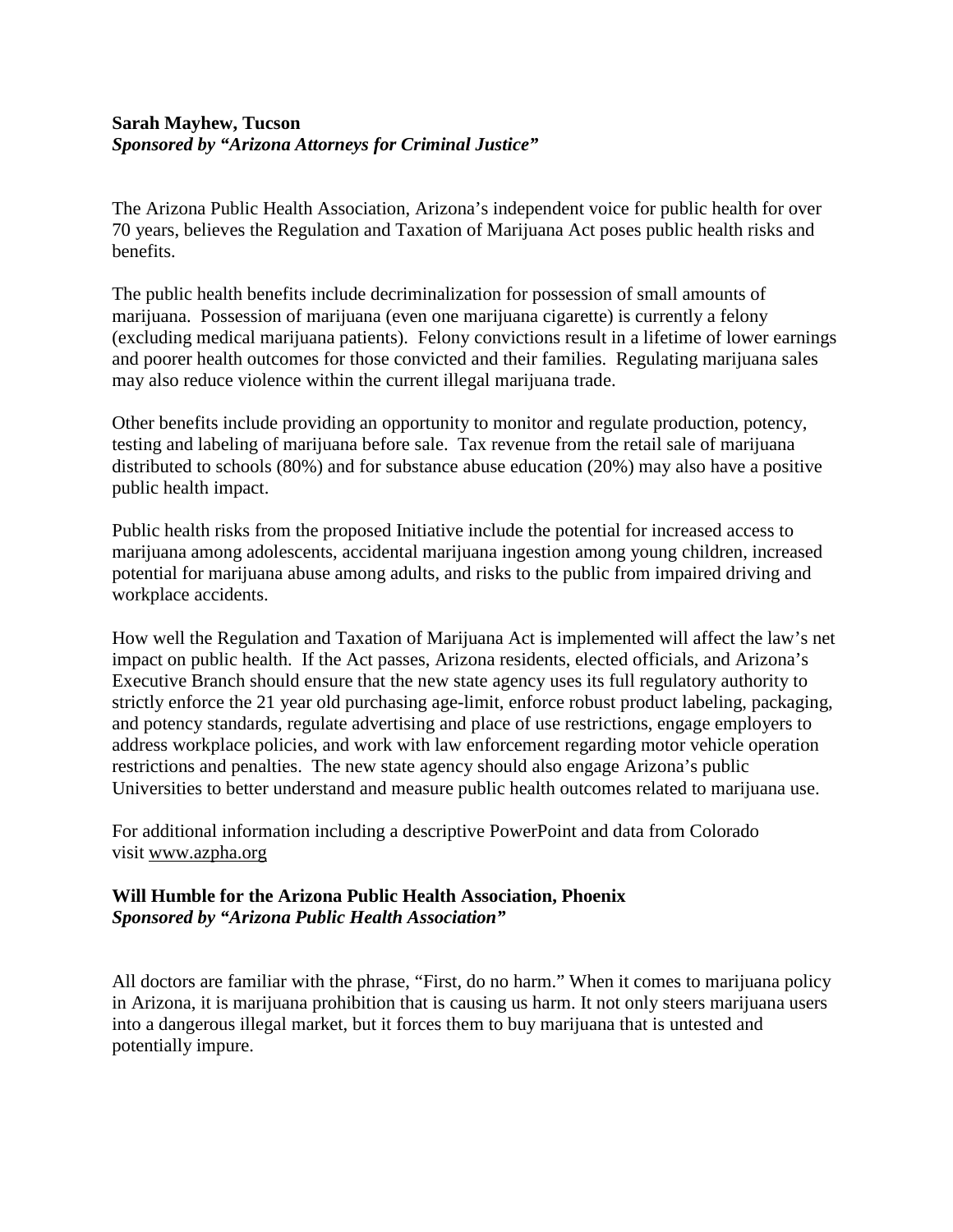The initiative to allow adults to use marijuana legally will improve public health by regulating the production and sale of marijuana, so that products are properly cultivated, tested, and packaged.

Since marijuana is less harmful than alcohol, regulating marijuana may even reduce the number of serious injuries we see in emergency rooms on a daily basis. We do not see countless cases of marijuana overdoses like we see with alcohol. And, unlike with alcohol, we do not see people who have been injured by acts of violence associated with marijuana.

In addition, teen use may actually decline with legalization. In Colorado, they have seen a small decrease in use among teens since voters allowed adults to purchase marijuana legally. Taking marijuana off of our streets and having in sold in stores that are required to check proof of age will make it harder for teens to get their hands on marijuana, which as doctors we applaud.

Thousands of Arizonans use medical marijuana to reduce pain and cope with serious illnesses. They have collectively reduced their reliance on opiates, instead using a natural alternative that does not cause serious side effects or terrible additions. But the list of approved illnesses remains small. More people with serious diseases or conditions should have access to marijuana to help them deal with their pain and suffering.

Please vote Yes on the Regulation and Taxation of Marijuana Act. It is long past time to have a sensible marijuana policy in this state.

## **Jeffrey A. Singer, MD, FACS General Surgeon, Phoenix and Alan Jay Citrin D.O., Anesthesiologist, Medical Director, Mesa** *Sponsored by "Campaign to Regulate Marijuana Like Alcohol, Sponsored by the Marijuana Policy Project"*

You might not expect two federal drug agents with more than 40 years experience combating marijuana proliferation in America to support an initiative to legalize the drug's sale in Arizona. But we do. And it is because of our experience.

Each of us put in 20 or more years in the Drug Enforcement Administration and other law enforcement entities. And both of us realize that marijuana prohibition is a failed drug policy that should end.

Prohibition doesn't keep marijuana off our streets or decrease use. And it certainly doesn't keep marijuana out of the hands of teens. But prohibition does result in billions of dollars in profits flowing to drug cartels. This drug money fuels lavish lifestyles among drug lords and deadly violence among rival cartels aiming to protect smuggling territory and street corners.

We have seen the consequences of America's marijuana prohibition policies. It is long past time to allow adults to legally buy marijuana. Taxation and strict regulation should be the mantra when it comes to marijuana. Now that we are retired from the DEA, we can speak out and say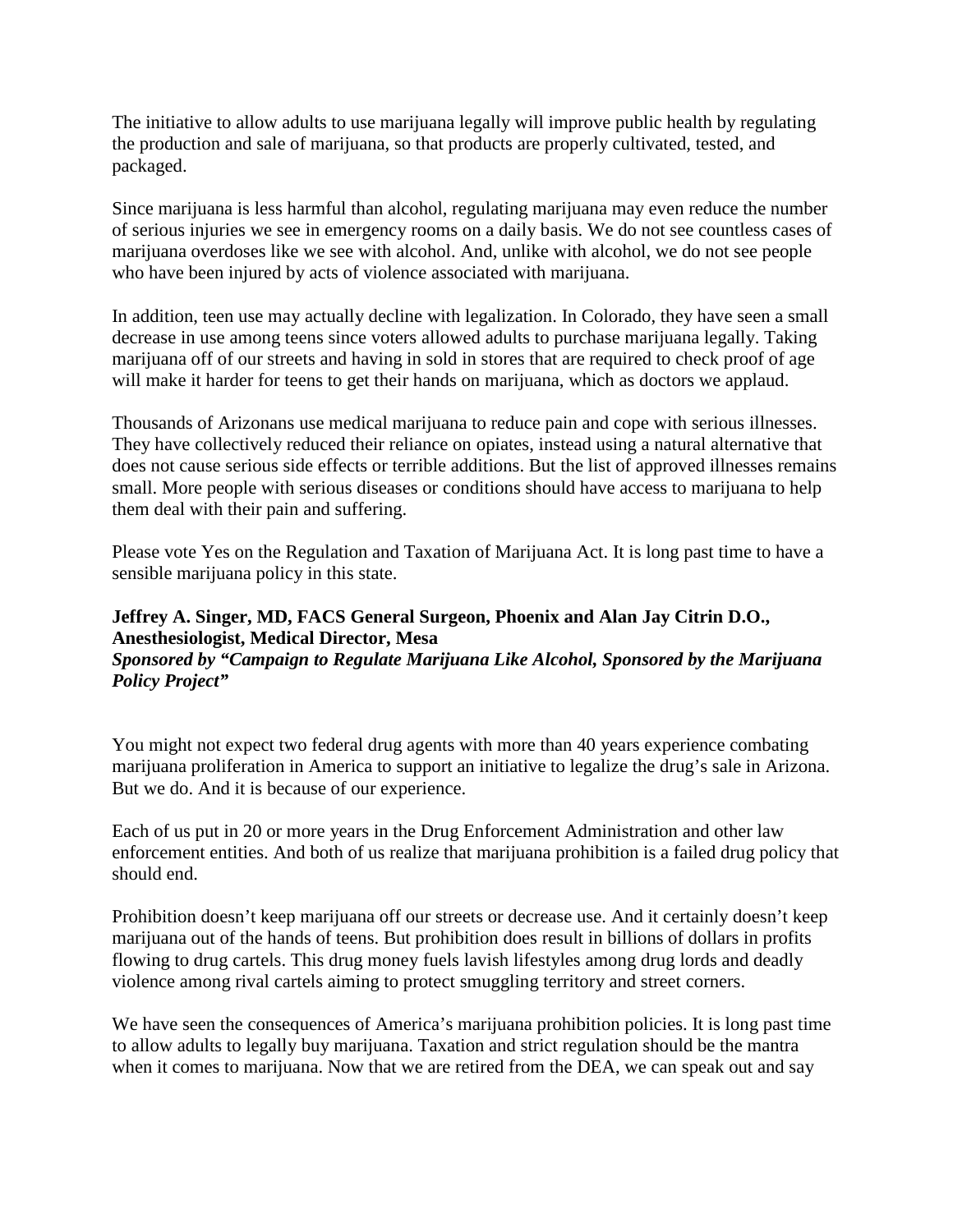that marijuana should be taxed and regulated to keep profits from ruining our streets and causing mayhem south of the border.

In addition to money headed to drug cartels, police forces throughout Arizona and the nation spend billions to combat marijuana trade. It's all for naught. We were a part of that wasted effort. Playing cat and mouse games with cartels members in the U.S. and abroad proved to be a waste. Keeping a substance less harmful than alcohol out of the hands of adults continues to prove useless.

We support Proposition XXX because cartels should not continue to rake in our dollars and create havoc on our streets.

# **Michael Capasso, DEA Supervisory Special Agent (Ret), Phoenix and Finn Selander, DEA Agent Ret, Phoenix**

*Sponsored by "Campaign to Regulate Marijuana Like Alcohol, Sponsored by the Marijuana Policy Project"*

As parents of children of all ages, we strongly support passage of the "Regulation and Taxation of Marijuana Act." Marijuana prohibition has been a failed policy in every way and that is especially true with respect to teen use. Keeping marijuana illegal has not only made it easy for teens to acquire marijuana, but also steers them toward acquiring it in the most dangerous manner.

We are unified in our desire to reduce teen marijuana use, but it is clear that marijuana prohibition is not the way to do that. For decades, the vast majority of teens have said in surveys that marijuana is "easy to get." At the same time, we have seen rates of teen alcohol and tobacco use steadily decline over the past two decades due to public education and enforcement of regulations related to selling to minors.

For those who may be concerned that regulating marijuana like alcohol will lead to an increase in teen use, there has been good news this year. In Colorado, the state with the most robust system of regulated distribution and sale of marijuana, a survey released in June showed that the rate of teen marijuana use in that state has not increased between 2011, just prior to marijuana becoming legal, and 2015.

Of course, there is still the rational concern that under legalization some teens may acquire marijuana from older siblings and friends, as they sometimes do in the case of alcohol. We all hope that this does not occur frequently. But we must acknowledge that this is better than having teens seeking marijuana from strangers in an underground market, where they may be exposed to other more dangerous drugs. This is what happens today.

Please join us in voting Yes on Proposition XXX, the "Regulation and Taxation of Marijuana Act."

# **Kathy Inman, Gilbert; Dave Inman, Gilbert and Sonia Martinez, Mesa**